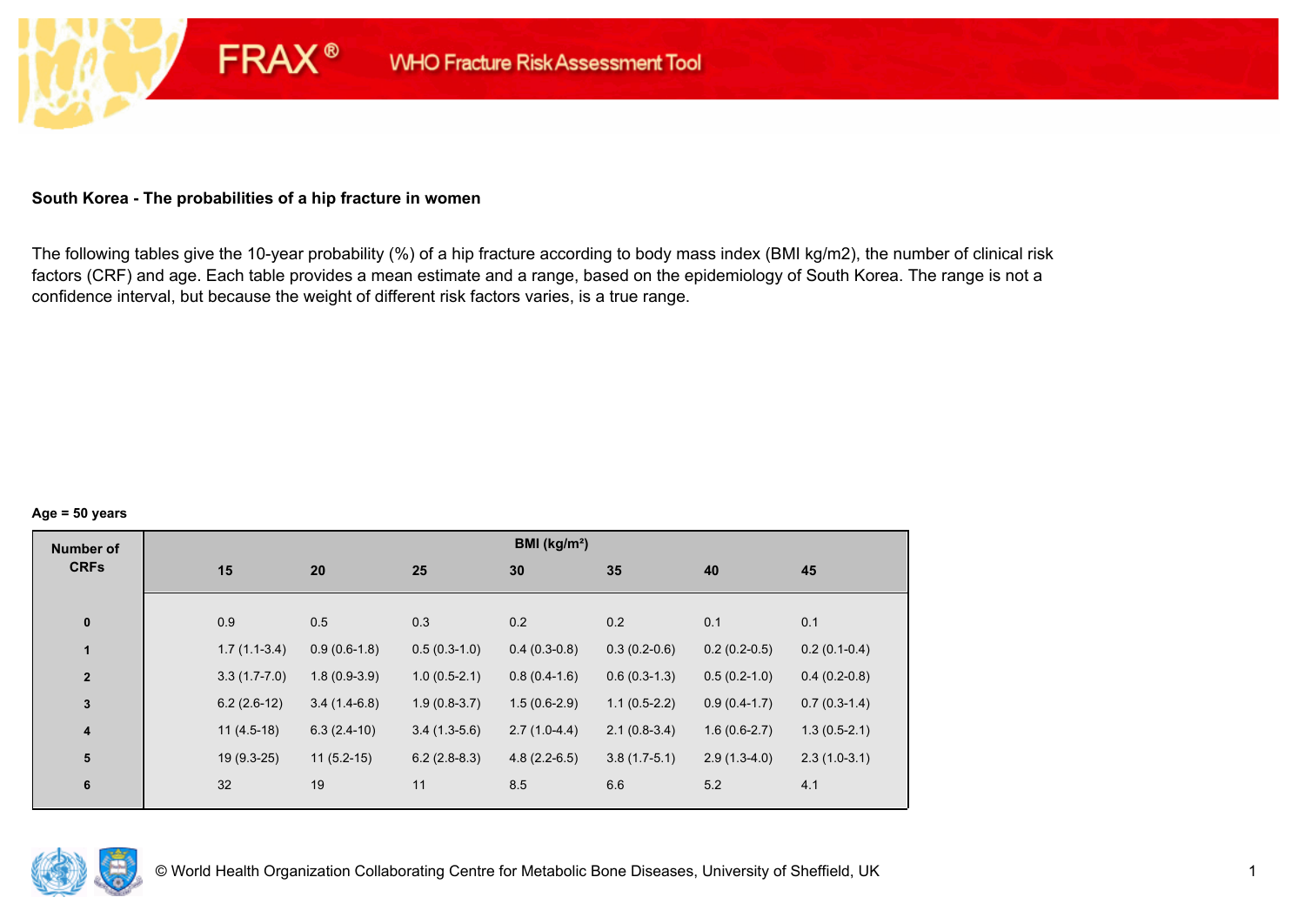## **Age = 55 years**

**FRAX®** 

| BMI (kg/m <sup>2</sup> ) |  |  |  |  |  |  |  |  |  |
|--------------------------|--|--|--|--|--|--|--|--|--|
|                          |  |  |  |  |  |  |  |  |  |
|                          |  |  |  |  |  |  |  |  |  |
|                          |  |  |  |  |  |  |  |  |  |
| $0.3(0.2-0.5)$           |  |  |  |  |  |  |  |  |  |
| $0.6(0.3-1.2)$           |  |  |  |  |  |  |  |  |  |
| $1.1(0.5-2.0)$           |  |  |  |  |  |  |  |  |  |
| $1.9(0.9-3.1)$           |  |  |  |  |  |  |  |  |  |
| $3.5(1.8-4.6)$           |  |  |  |  |  |  |  |  |  |
|                          |  |  |  |  |  |  |  |  |  |
|                          |  |  |  |  |  |  |  |  |  |

## **Age = 60 years**

| <b>Number of</b>        | BMI ( $kg/m2$ ) |                |                |                |                |                |                |  |  |  |
|-------------------------|-----------------|----------------|----------------|----------------|----------------|----------------|----------------|--|--|--|
| <b>CRFs</b>             | 15              | 20             | 25             | 30             | 35             | 40             | 45             |  |  |  |
| $\bf{0}$                | 2.6             | 1.4            | 0.8            | 0.6            | 0.5            | 0.4            | 0.3            |  |  |  |
| $\mathbf{1}$            | $4.7(3.4-7.3)$  | $2.6(1.9-4.1)$ | $1.5(1.0-2.3)$ | $1.1(0.8-1.8)$ | $0.9(0.6-1.4)$ | $0.7(0.5-1.1)$ | $0.5(0.4-0.8)$ |  |  |  |
| $\mathbf{2}$            | $8.3(4.9-15)$   | $4.7(2.8-8.5)$ | $2.6(1.5-4.8)$ | $2.1(1.2-3.7)$ | $1.6(0.9-2.9)$ | $1.2(0.7-2.3)$ | $1.0(0.6-1.7)$ |  |  |  |
| $\mathbf{3}$            | 14 (7.4-24)     | $8.3(4.2-14)$  | $4.7(2.3-8.3)$ | $3.7(1.8-6.5)$ | $2.8(1.4-5.1)$ | $2.2(1.1-3.9)$ | $1.7(0.9-3.1)$ |  |  |  |
| $\overline{\mathbf{4}}$ | $23(13-34)$     | $14(7.4-21)$   | $8.2(4.1-12)$  | $6.4(3.2-9.7)$ | $5.0(2.5-7.6)$ | $3.9(1.9-6.0)$ | $3.0(1.5-4.7)$ |  |  |  |
| 5                       | $37(24-45)$     | 23 (15-29)     | $14(8.5-18)$   | $11(6.6-14)$   | $8.5(5.2-11)$  | $6.7(4.0-8.7)$ | $5.2(3.1-6.8)$ |  |  |  |
| $6\phantom{1}6$         | 53              | 37             | 23             | 18             | 14             | 11             | 8.8            |  |  |  |

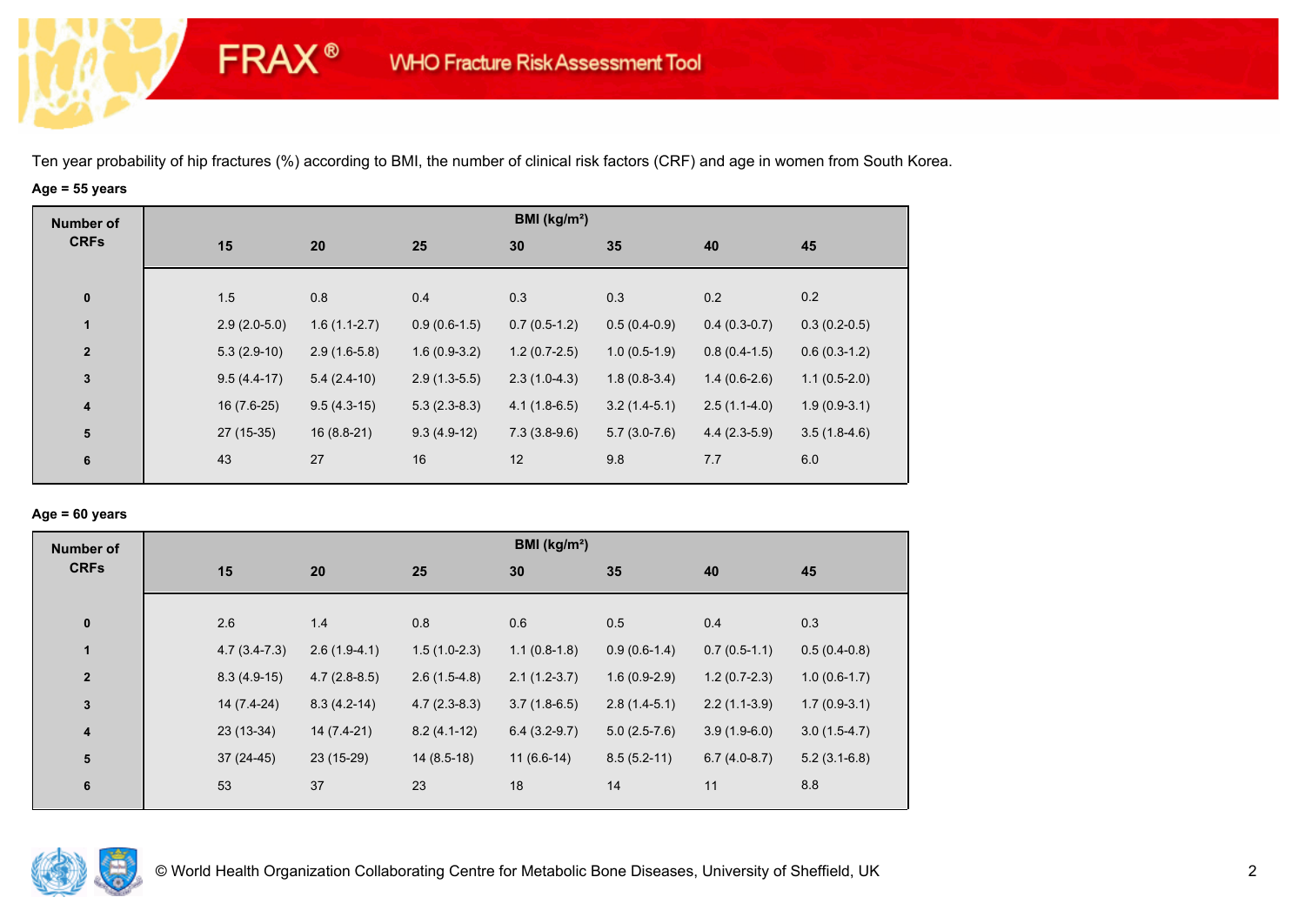# **Age = 65 years**

**FRAX®** 

| <b>Number of</b>        |               |                |                | BMI ( $kg/m2$ ) |                |                |                |
|-------------------------|---------------|----------------|----------------|-----------------|----------------|----------------|----------------|
| <b>CRFs</b>             | 15            | 20             | 25             | 30              | 35             | 40             | 45             |
|                         |               |                |                |                 |                |                |                |
| $\bf{0}$                | 4.3           | 2.5            | 1.4            | 1.1             | 0.8            | 0.6            | 0.5            |
| 1                       | $7.4(5.6-10)$ | $4.3(3.2-6.0)$ | $2.4(1.8-3.4)$ | $1.9(1.4-2.7)$  | $1.5(1.1-2.1)$ | $1.1(0.8-1.6)$ | $0.9(0.7-1.2)$ |
| $\overline{2}$          | $12(7.9-19)$  | $7.4(4.7-12)$  | $4.2(2.7-7.0)$ | $3.3(2.1-5.4)$  | $2.6(1.6-4.2)$ | $2.0(1.2-3.3)$ | $1.5(1.0-2.5)$ |
| $\mathbf{3}$            | $20(12-31)$   | $12(7.1-20)$   | $7.3(4.0-12)$  | $5.7(3.1-9.4)$  | $4.4(2.4-7.4)$ | $3.4(1.9-5.7)$ | $2.7(1.5-4.5)$ |
| $\overline{\mathbf{4}}$ | $31(20-43)$   | 20 (12-29)     | $12(7.0-18)$   | $9.5(5.5-14)$   | $7.5(4.3-11)$  | $5.8(3.3-8.6)$ | $4.5(2.6-6.7)$ |
| ${\bf 5}$               | 45 (34-52)    | $31(23-38)$    | $20(14-25)$    | $16(11-20)$     | $12(8.6-16)$   | $9.7(6.7-12)$  | $7.6(5.2-9.6)$ |
| 6                       | 61            | 46             | 31             | 25              | 20             | 16             | 12             |
|                         |               |                |                |                 |                |                |                |

## **Age = 70 years**

| <b>Number of</b>        | BMI (kg/m <sup>2</sup> ) |                |                |                |                |                |                |  |  |  |
|-------------------------|--------------------------|----------------|----------------|----------------|----------------|----------------|----------------|--|--|--|
| <b>CRFs</b>             | 15                       | 20             | 25             | 30             | 35             | 40             | 45             |  |  |  |
| $\pmb{0}$               | 6.6                      | 4.0            | 2.4            | 1.8            | 1.4            | 1.1            | 0.8            |  |  |  |
| $\mathbf{1}$            | $12(9.0-14)$             | $7.2(5.7-8.4)$ | $4.3(3.4-5.0)$ | $3.3(2.6-3.9)$ | $2.6(2.0-3.0)$ | $2.0(1.6-2.3)$ | $1.5(1.2-1.8)$ |  |  |  |
| $\overline{\mathbf{2}}$ | 19 (13-26)               | $13(8.5-17)$   | $7.7(5.1-10)$  | $6.0(4.0-8.0)$ | $4.6(3.1-6.3)$ | $3.6(2.4-4.9)$ | $2.8(1.8-3.8)$ |  |  |  |
| $\mathbf 3$             | $31(22-41)$              | $21(14-30)$    | $13(8.9-20)$   | $11(6.9-15)$   | $8.2(5.4-12)$  | $6.4(4.2-9.5)$ | $5.0(3.2-7.4)$ |  |  |  |
| $\overline{\mathbf{4}}$ | 45 (34-58)               | $34(25-45)$    | 23 (17-32)     | 18 (13-25)     | 14 (10-20)     | $11(8.0-16)$   | $8.8(6.2-13)$  |  |  |  |
| 5                       | 60 (55-69)               | 50 (44-58)     | $36(32-43)$    | $30(26-36)$    | 24 (20-29)     | 19 (16-23)     | $15(13-19)$    |  |  |  |
| 6                       | 73                       | 66             | 54             | 45             | 38             | 31             | 25             |  |  |  |

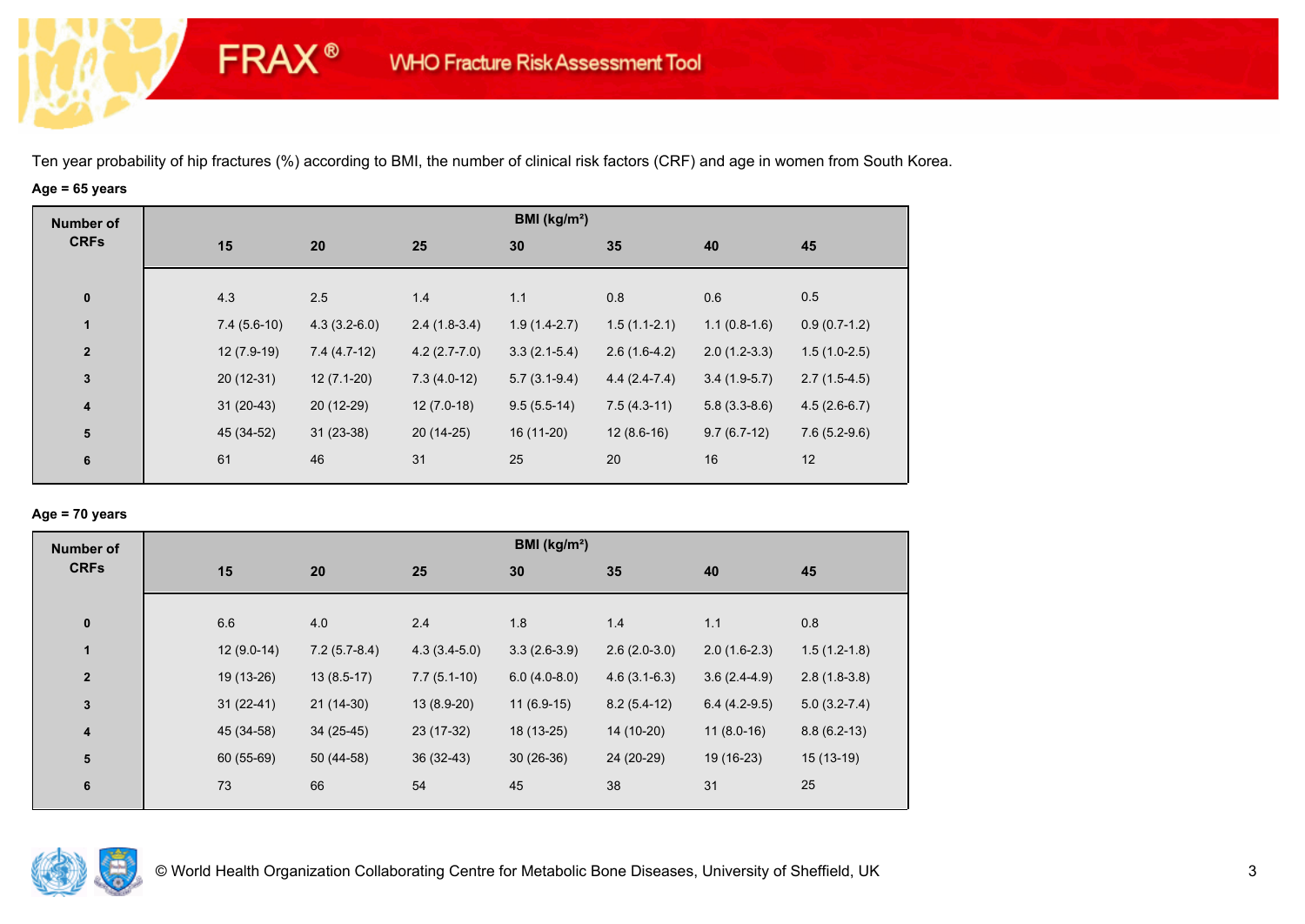# **Age = 75 years**

**FRAX®** 

| <b>Number of</b>        |     |                             |               | BMI (kg/m <sup>2</sup> ) |                |                |                |
|-------------------------|-----|-----------------------------|---------------|--------------------------|----------------|----------------|----------------|
| <b>CRFs</b>             | 15  | 20                          | 25            | 30                       | 35             | 40             | 45             |
|                         |     |                             |               |                          |                |                |                |
| $\bf{0}$                | 8.5 | 5.6                         | 3.4           | 2.6                      | 2.0            | 1.6            | 1.2            |
| 1                       |     | $15(11-26)$<br>$11(7.5-18)$ | $6.7(4.8-11)$ | $5.2(3.7-8.9)$           | $4.0(2.8-7.0)$ | $3.1(2.2-5.4)$ | $2.4(1.7-4.2)$ |
| $\overline{\mathbf{2}}$ |     | 26 (16-40)<br>19 (11-30)    | $12(7.2-21)$  | $9.7(5.6-16)$            | $7.6(4.3-13)$  | $5.9(3.3-10)$  | $4.5(2.5-7.7)$ |
| $\mathbf{3}$            |     | $31(19-45)$<br>$39(24-56)$  | $22(12-34)$   | 17 (9.6-27)              | 14 (7.5-22)    | $11(5.8-17)$   | $8.3(4.4-14)$  |
| $\overline{\mathbf{4}}$ |     | 54 (37-68)<br>46 (30-61)    | $35(21-50)$   | 29 (17-42)               | $23(13-34)$    | 19 (10-28)     | $15(7.9-22)$   |
| 5                       |     | 67 (52-75)<br>62 (45-71)    | 53 (35-62)    | 45 (28-54)               | $37(23-46)$    | $31(18-38)$    | 25 (14-31)     |
| 6                       | 77  | 75                          | 69            | 62                       | 54             | 46             | 39             |
|                         |     |                             |               |                          |                |                |                |

## **Age = 80 years**

| <b>Number of</b>        |             |              |               | BMI ( $kg/m2$ ) |                |                |                |
|-------------------------|-------------|--------------|---------------|-----------------|----------------|----------------|----------------|
| <b>CRFs</b>             | 15          | 20           | 25            | 30              | 35             | 40             | 45             |
| $\pmb{0}$               | 8.6         | 6.2          | 4.1           | 3.2             | 2.4            | 1.9            | 1.4            |
| $\mathbf{1}$            | 15 (11-26)  | $11(7.9-19)$ | $7.7(5.5-14)$ | $5.9(4.2-11)$   | $4.6(3.2-8.2)$ | $3.5(2.5-6.3)$ | $2.7(1.9-4.9)$ |
| $\mathbf{2}$            | 24 (15-38)  | $19(12-31)$  | $14(8.2-23)$  | $11(6.3-18)$    | $8.2(4.9-14)$  | $6.3(3.7-11)$  | $4.9(2.8-8.4)$ |
| 3                       | $35(22-50)$ | 29 (17-43)   | $22(12-35)$   | 18 (9.6-28)     | 14 (7.4-23)    | $11(5.7-18)$   | $8.5(4.4-14)$  |
| $\overline{\mathbf{4}}$ | 48 (31-60)  | 42 (26-55)   | $35(20-47)$   | 28 (16-39)      | $23(12-32)$    | 18 (9.5-26)    | $14(7.3-21)$   |
| ${\bf 5}$               | 61 (44-69)  | 56 (38-65)   | 49 (32-58)    | 42 (25-51)      | $35(20-43)$    | 28 (16-36)     | 23 (12-29)     |
| $6\phantom{1}6$         | 71          | 68           | 64            | 56              | 49             | 41             | 34             |